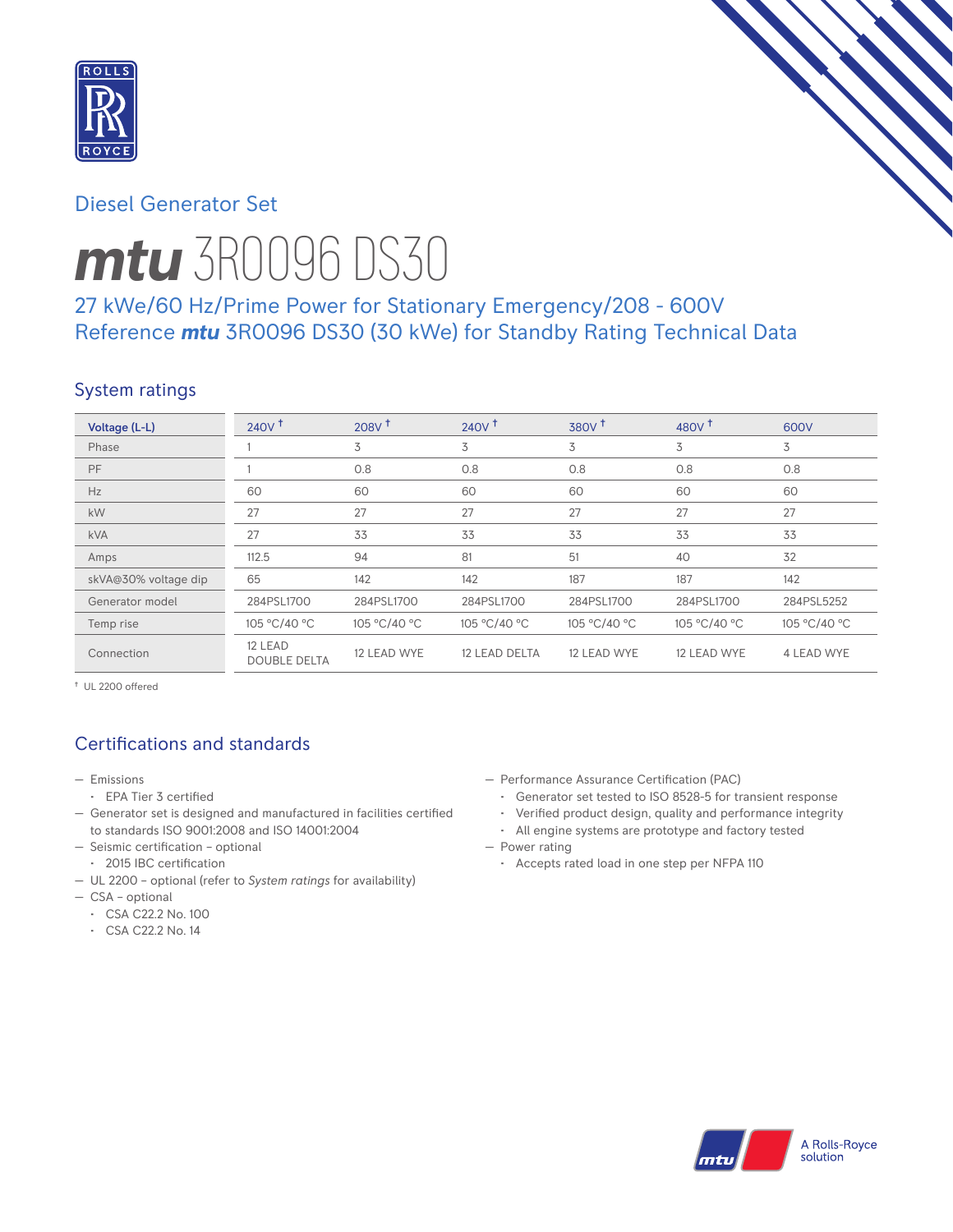## Standard features \*

- Single source supplier
- Global product support
- Two (2) Year/3,000 Hour Basic Limited Warranty
- 3029TFG89 diesel engine
	- 2.9 liter displacement
	- 4-cycle
- Engine-generator resilient mounted
- Complete range of accessories
- Cooling system
	- Integral set-mounted
	- Engine-driven fan

# Standard equipment \*

#### Engine

- Air cleaners
- Oil pump
- Oil drain extension and shut-off valve
- Full flow oil filter
- Fuel filter with water seperator
- Jacket water pump
- Thermostat
- Blower fan and fan drive
- Radiator unit mounted
- Electric starting motor 12V
- Governor mechanical droop
- Base formed steel
- SAE flywheel and bell housing
- Charging alternator 12V
- Battery box and cables
- Flexible fuel connectors
- Flexible exhaust connection
- EPA certified engine

#### Generator

- NEMA MG1, IEEE, and ANSI standards compliance for temperature rise and motor starting
- Self-ventilated and drip-proof
- Superior voltage waveform
- Solid state, volts-per-hertz regulator
- $\pm$  1% voltage regulation no load to full load
- Brushless alternator with brushless pilot exciter
- 4 pole, rotating field
- 105 °C maximum prime temperature rise
- 1-bearing, sealed
- Flexible coupling
- Full amortisseur windings
- 125% rotor balancing
- 3-phase voltage sensing
- 100% of rated load one step
- 5% maximum total harmonic distortion
- Generator
	- Brushless, rotating field generator
	- 2/3 pitch windings
	- 300% short circuit capability with optional Permanent Magnet Generator (PMG)
- Digital control panel(s)
	- UL recognized, CSA Certified, NFPA 110
	- Complete system metering
	- LCD display

## Digital control panel(s)

- Digital metering
- Engine parameters
- Generator protection functions
- Engine protection
- Windows®-based software
- Multilingual capability
- Communications to remote annunciator
- Programmable input and output contacts
- UL recognized, CSA certified, CE approved
- Event recording
- IP 54 front panel rating with integrated gasket
- NFPA 110 compatible

\* Represents standard product only. Consult the factory/*mtu* Distributor for additional configurations.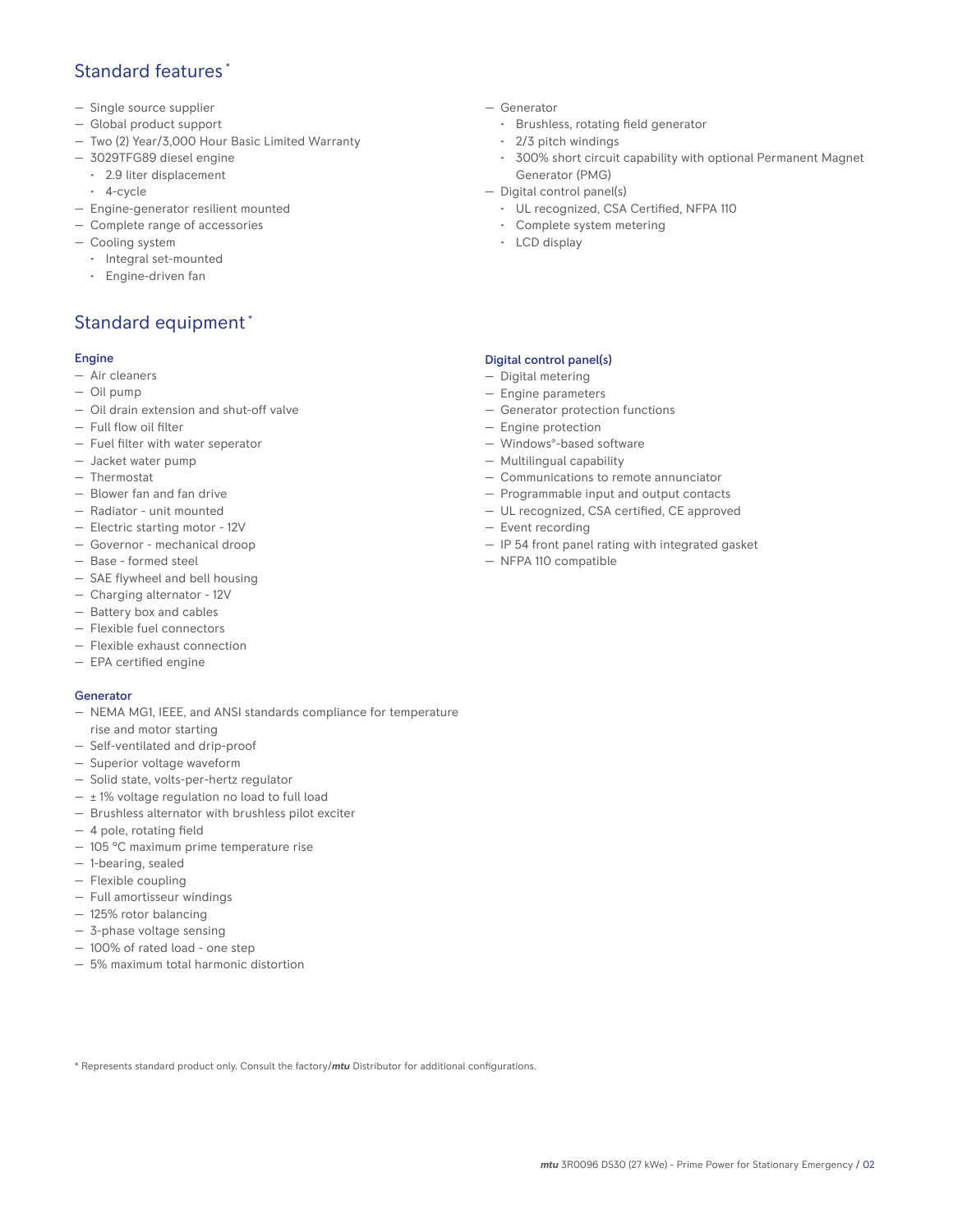# Application data

### Engine

| Manufacturer                       | John Deere       |
|------------------------------------|------------------|
| Model                              | 3029TFG89        |
| Type                               | 4-cycle          |
| Arrangement                        | 3-inline         |
| Displacement: L (in <sup>3</sup> ) | 2.9(177)         |
| Bore: cm (in)                      | 10.6(4.2)        |
| Stroke: cm (in)                    | 11(4.3)          |
| Compression ratio                  | 17.2:1           |
| Rated rpm                          | 1.800            |
| Engine governor                    | mechanical droop |
| Maximum power: kWm (bhp)           | 31(42)           |
| Steady state frequency band        | ±1%              |
| Air cleaner                        | dry              |
|                                    |                  |

## Liquid capacity

| Total oil system: L (gal)             | 8(2.1)   |
|---------------------------------------|----------|
| Engine jacket water capacity: L (gal) | 5.7(1.5) |
| System coolant capacity: L (gal)      | 11.4(3)  |

#### **Electrical**

| Electric volts DC                                            |     |
|--------------------------------------------------------------|-----|
| Cold cranking amps under -17.8 $^{\circ}$ C (O $^{\circ}$ F) | 925 |
| Batteries: group size                                        | .31 |
| Batteries: quantity                                          |     |
|                                                              |     |

#### Fuel system

| Fuel supply connection size    | 3/8" ID/-6 JIC    |
|--------------------------------|-------------------|
| Fuel return connection size    | $1/4$ " ID/-6 JIC |
| Maximum fuel lift: m (ft)      | 2(6.6)            |
| Recommended fuel               | diesel #2         |
| Total fuel flow: L/hr (gal/hr) | 111.3(29.4)       |

#### Fuel consumption

| At 100% of power rating: L/hr (gal/hr)<br>At 75% of power rating: L/hr (gal/hr)<br>At 50% of power rating: L/hr (gal/hr) | 9.1(2.4)<br>6.8(1.8)<br>4.9(1.3) |
|--------------------------------------------------------------------------------------------------------------------------|----------------------------------|
| Cooling - radiator system                                                                                                |                                  |
| Ambient capacity of radiator: °C (°F)                                                                                    | 50 (122)*                        |
| Maximum restriction of cooling air:                                                                                      |                                  |
| intake and discharge side of radiator: kPa (in. H <sub>2</sub> 0)                                                        | 0.12(0.5)                        |
| Water pump capacity: L/min (gpm)                                                                                         | 110(29)                          |
| Heat rejection to coolant: kW (BTUM)                                                                                     | 20.1 (1,144)                     |
| Heat radiated to ambient: kW (BTUM)                                                                                      | 4.3(245)                         |
| Fan power: kW (hp)                                                                                                       | 0.7(0.94)                        |
|                                                                                                                          |                                  |

\* Installation of a gravity exhaust louver in a Level 3 enclosure will reduce the ambient capacity of the cooling system by 5 °C (9 °F).

| Air requirements                                   |              |
|----------------------------------------------------|--------------|
| Aspirating: *m <sup>3</sup> /min (SCFM)            | 3.6(127)     |
| Air flow required for radiator                     |              |
| cooled unit: *m <sup>3</sup> /min (SCFM)           | 46.7 (1,636) |
| Remote cooled applications; air flow required for  |              |
| dissipation of radiated generator set heat for a   |              |
| maximum of 25 °F rise: *m <sup>3</sup> /min (SCFM) | 15.8 (553)   |
|                                                    |              |

 $*$  Air density = 1.184 kg/m<sup>3</sup> (0.0739 lbm/ft<sup>3</sup>)

Exhaust system

| Gas temperature (stack): °C (°F)                            | 580 (1,076) |
|-------------------------------------------------------------|-------------|
| Gas volume at stack temperature: m <sup>3</sup> /min (CFM)  | 8.3(293)    |
| Maximum allowable back pressure at                          |             |
| outlet of engine, before piping: kPa (in. H <sub>2</sub> O) | 7.5(30)     |